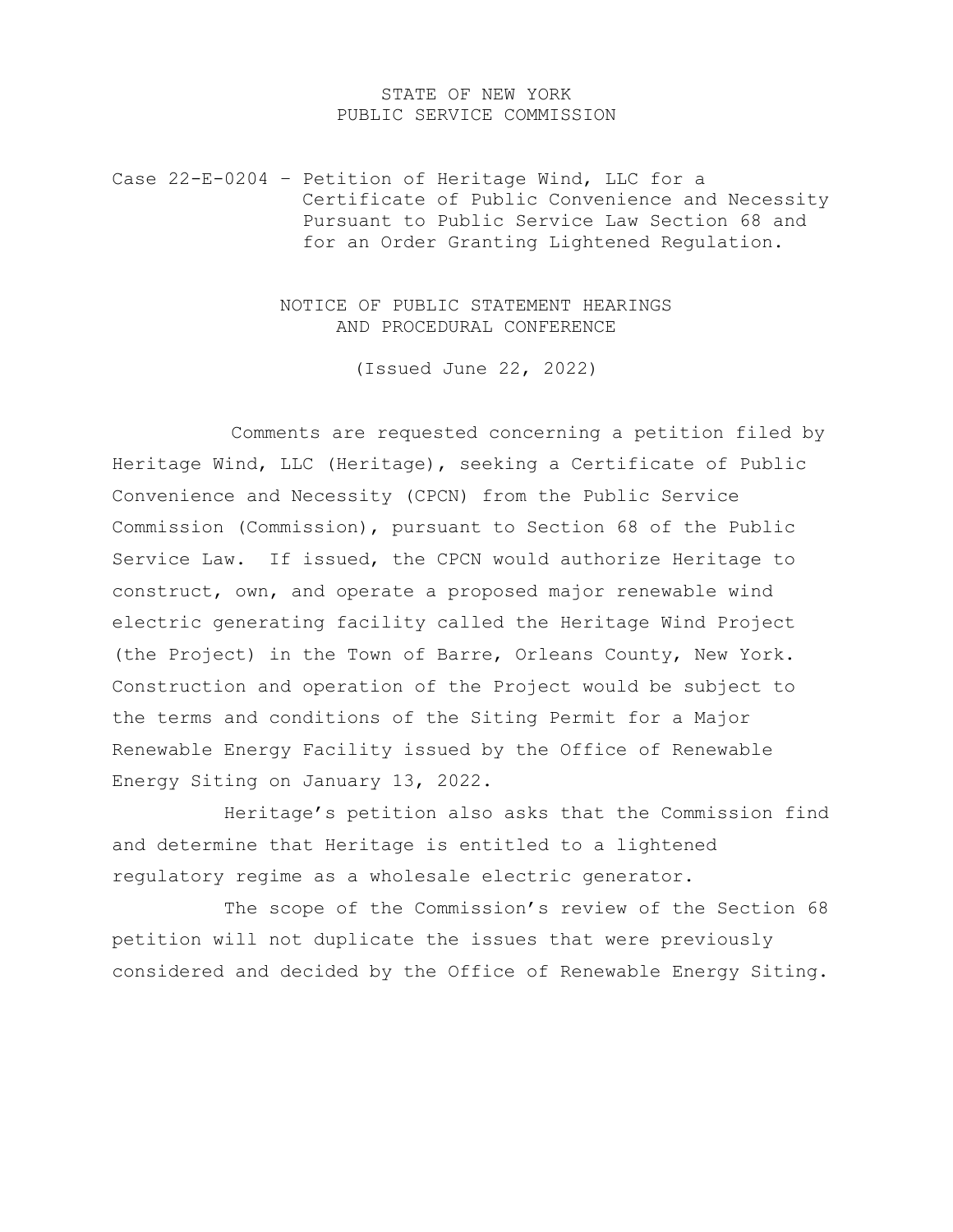**PLEASE TAKE NOTICE** that a **virtual public statement hearing** will be held before Administrative Law Judge (ALJ) Ashley Moreno on:

> **DATE:** Thursday, July 14, 2022<br>TIME: 5:00 p.m. **TIME: 5:00 p.m.**

 Electronic Access: [www.webex.com](http://www.webex.com/)  Event Number: 2336 884 1952 Password: July14-5:00PM

 Phone-Only Access: 518-549-0500 Access Code: 2336 884 1952

 Those wishing to comment on any aspect of this proceeding will have the opportunity to make a statement on the record at the virtual public statement hearing. **Any person wishing to provide a public statement on the record at the hearing must pre-register to do so by 3:00 p.m. on Wednesday, July 13, 2022.** 

 **To register electronically:** Participants who would like to provide a statement and will log in to the hearing electronically may register to do so by visiting [www.webex.com](http://www.webex.com/) by the date and time indicated above, clicking "Join" at the top right-hand corner of the screen, inputting the event number, and providing all requested information.

 When logging in to the hearing on the appropriate date and time, participants will be asked to "select audio system." It is recommended that participants opt to have the system "call me" or "call using computer." The "call me" option will require that participants enter their phone numbers.

 **To register by phone: Any participant who is not able to log in to the hearing electronically may participate by phone.** Call-in participants wishing to make a statement at the hearing must register to do so in advance by calling **1-800-342- 3330**, where they should follow prompts to the hearing and

 $-2-$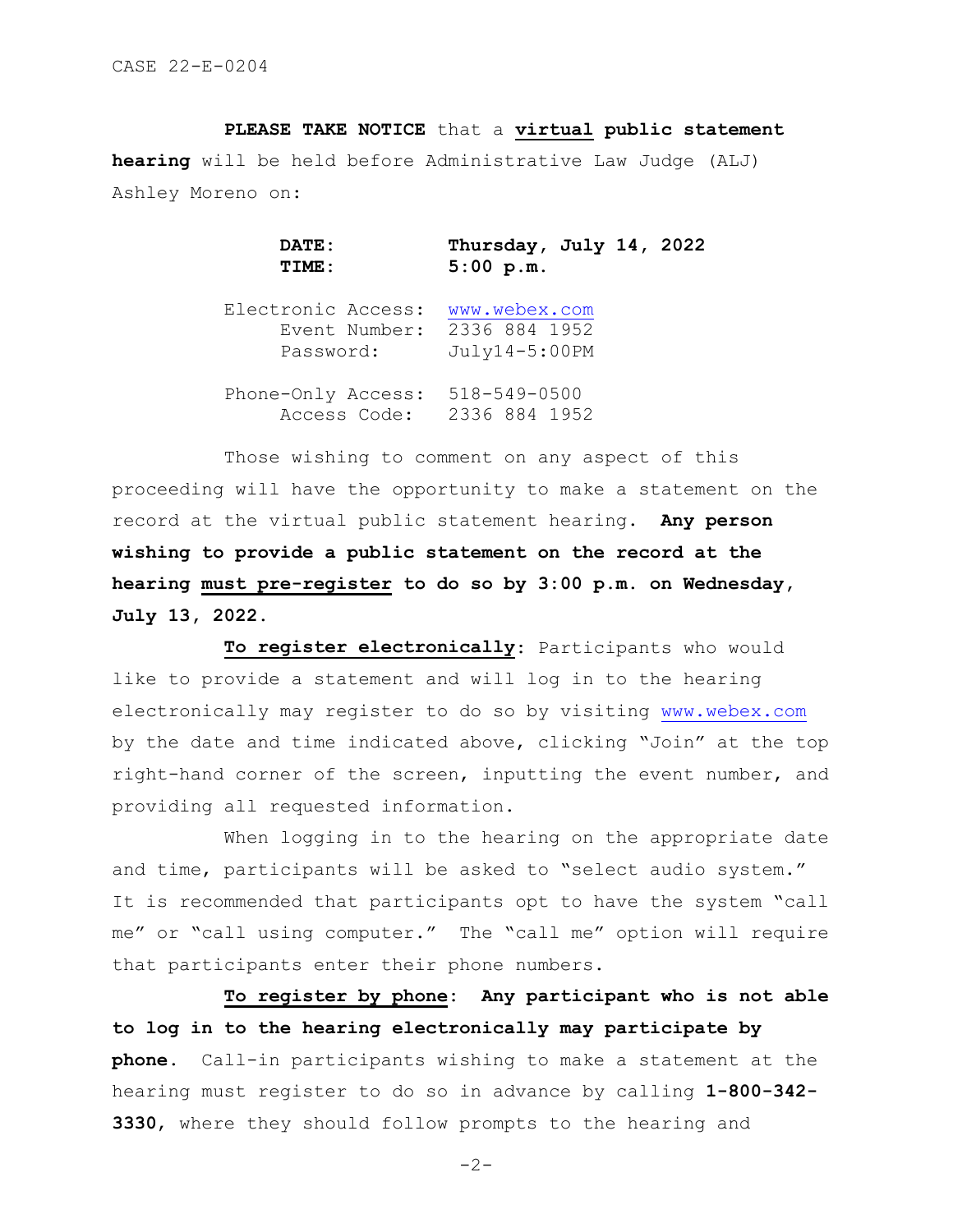provide the following information: first and last name, address, and phone number.

On the date and time of the hearing, all call-in users should dial **518-549-0500** and enter the access code listed above.

 All participants will be muted upon their entry into the hearing. The ALJ will call each person who has requested to provide a statement to speak. The ALJ will continue the hearing until everyone wishing to speak has been heard or other reasonable arrangements to submit comments into the record have been made. Reasonable time limits may be set for each speaker as necessary to afford all attendees an opportunity to be heard. It is recommended that lengthy comments be submitted in writing and summarized for oral presentation. A verbatim transcript of the public statement hearing will be made for inclusion in the record of this case.

 **To listen to the hearing**: Any person who would like to listen to the hearing but would not like to make a statement may access the hearing without registering. The hearing will be livestreamed on the internet and available for viewing on the Department of Public Service's YouTube channel on the date and time listed above. To access the YouTube channel, visit the Department's website, [www.dps.ny.gov,](http://www.dps.ny.gov/) and click on the YouTube icon at the bottom of the homepage. In addition, any person without internet access may listen to the hearing by phone by calling the phone access number (**518-549-0500**) and entering the applicable access code.

 Persons with disabilities requiring special accommodations should call the Department of Public Service's Human Resources Management Office at 518-474-2520 as soon as possible. TDD users may request a sign language interpreter by placing a call through the New York Relay Service at 711. Individuals with difficulty understanding or reading English are

-3-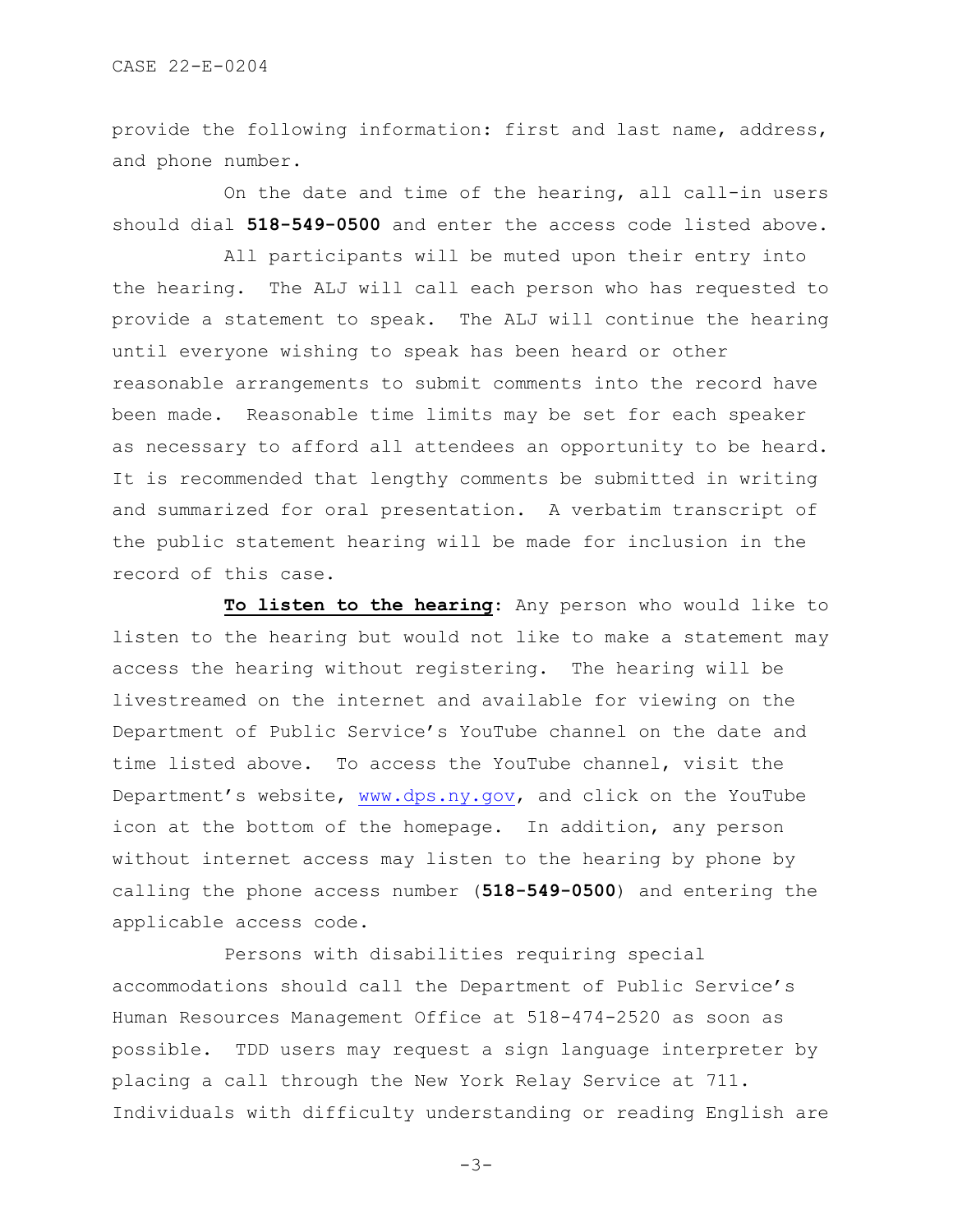encouraged to call the Department at 1-800-342-3377 for free language assistance services regarding this notice.

## **Other Ways to Comment**

 Those who cannot attend or prefer not to present comments at the public statement hearing, there are several other ways to provide your comments. Comments should refer to Case "22-E-0204." **Although comments will be accepted throughout the pendency of this proceeding, they are requested by July 15, 2022.**

Internet or Mail: Go to [www.dps.ny.gov,](http://www.dps.ny.gov/) click on "Search" and enter "22-E-0204" in the "Search by Case Number" field, and then click on "Post Comments" at the top right of the page.

 Alternatively, comments may be mailed to the Hon. Michelle L. Phillips, Secretary, Public Service Commission, Three Empire State Plaza, Albany, New York 12223-1350.[1](#page-3-0) All written comments will become part of the record considered by the Commission and may be accessed on the Department of Public Service website by searching the case number, as described above, and clicking on the "Public Comments" tab.

 **Toll-Free Opinion Line:** Individuals may submit comments by calling the Commission's Opinion Line at 1-800-335- 2120. This line is set up to receive in-state calls 24-hours a day. These calls are not transcribed verbatim, but a summary is provided to the Commission.

PLEASE TAKE FURTHER NOTICE that a procedural conference will be held immediately following the Public Statement Hearing, as part of the same teleconference.

The principal purposes of the procedural conference are to identify any potential parties and provide interested

<span id="page-3-0"></span><sup>1</sup> Filing electronically is strongly encouraged.